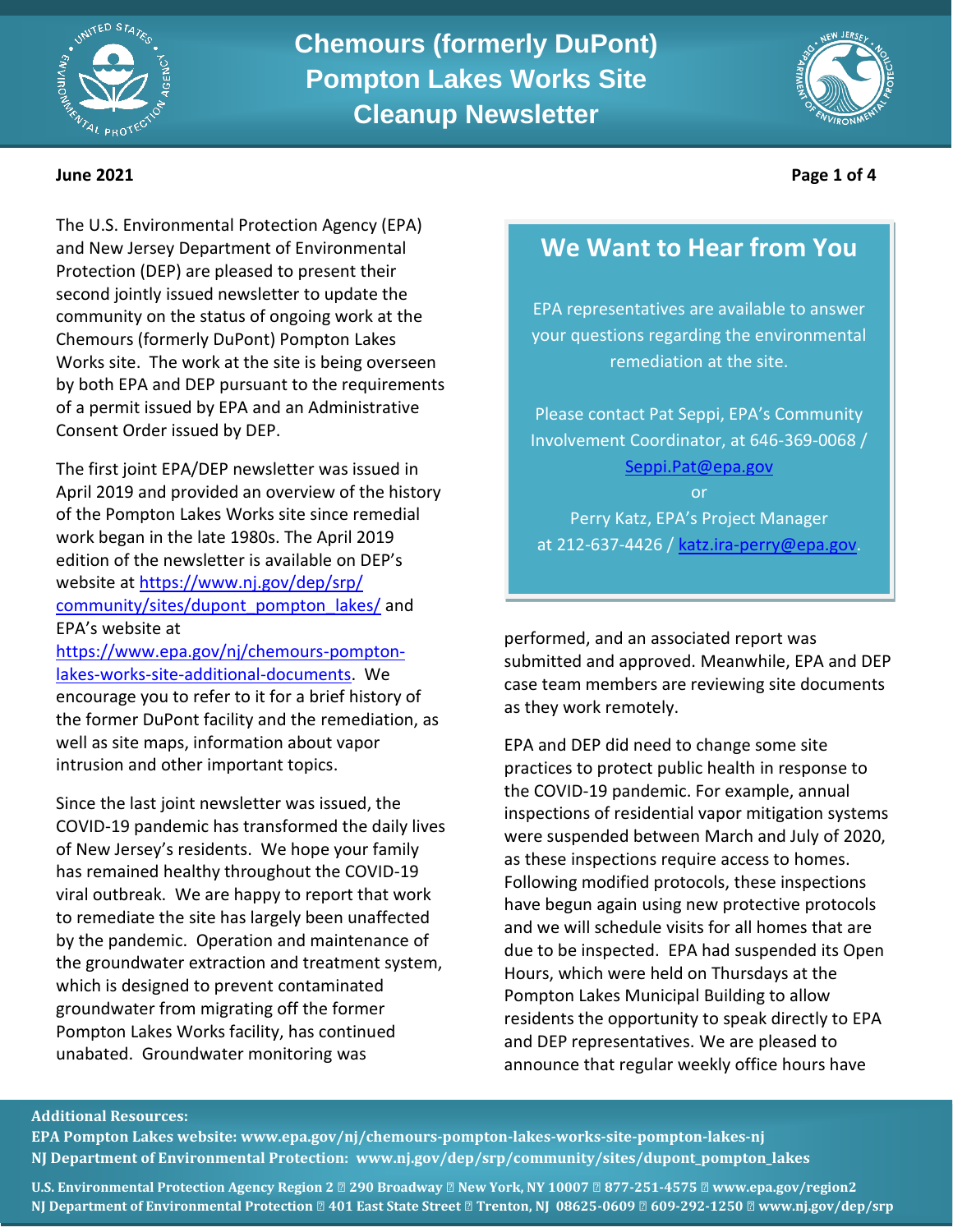



resumed as of Thursday, June 3. Pompton Lakes residents are always free to contact DEP and EPA representatives by phone or email with their questions and comments.

This issue of the newsletter will primarily focus on the major site developments that have occurred since April 2019. Topics include an update on the evaluation of potential corrective measures for the contaminated on-site soil at the former Pompton Lakes Works facility, information about vapor mitigation efforts for certain homes overlying the off-site plume, and updates on the Long-Term Monitoring Plan for the recently dredged Pompton Lake and the posting of fishing advisory signs near the lake.

# **On-site Soil Corrective Measures Study (CMS)**

Chemours has submitted a draft CMS that evaluates remediation options for on-site soil located at the former Pompton Lakes Works Facility that are impacted with metals such as mercury and lead and a class of organic compounds known as *polycyclic aromatic hydrocarbons* (PAHs). EPA and DEP conducted a review of Chemours' draft CMS and required that it be revised to address issues related to the soil remediation standards and contain more detail on the remediation options so that the most appropriate remediation alternative for on-site soil can be determined. Chemours submitted a draft revised CMS that is being reviewed by EPA and DEP. After EPA and DEP complete their evaluation of the CMS, EPA will propose a corrective measure(s) for onsite soil in the form of revisions to the existing Chemours permit.

EPA will make information on the permit modification available for review during a public comment period, which will include a formal public hearing. The public will be able to comment either verbally during the public hearing or in writing or both. EPA's and DEP's responses to public comments will be included in a document known as a *Responsiveness Summary* that will be part of the final permit modification. This information will be posted on EPA's website at

[https://www.epa.gov/nj/chemours-pompton](https://www.epa.gov/nj/chemours-pompton-lakes-works-site-additional-documents)[lakes-works-site-additional-documents.](https://www.epa.gov/nj/chemours-pompton-lakes-works-site-additional-documents)

# **Vapor Mitigation Systems (VMS) Update**

Approximately 340 vapor mitigation systems (VMS) have been installed in the residential area that EPA and DEP have defined as the "vapor intrusion investigation area" (also known locally as the "offsite plume area"). Due to the COVID-19 outbreak, annual inspections of vapor mitigation systems performed by both Chemours and third-party contractors were suspended due to health and safety concerns for both residents and workers inspecting the systems. However, situations where a vapor mitigation system was not operational or otherwise needed repair were addressed following CDC guidelines for the protection of residents and workers performing the inspection/repairs.

It is important to note that property owners in the off-site plume area who formerly used either Leggette, Brashears & Graham, Inc. (LBG) or Clean Vapor Inc. as their VMS maintenance contractor under the Third Party Contractor Program and have yet to select a replacement contractor are responsible for monitoring and maintaining the systems on their own and at their own expense, until they select a new third party contractor. In

# **Additional Resources:**

**EPA Pompton Lakes website: [www.epa.gov/nj/chemours-pompton-lakes-works-site-pompton-lakes-nj](http://www.epa.gov/nj/chemours-pompton-lakes-works-site-pompton-lakes-nj) NJ Department of Environmental Protection: [www.nj.gov/dep/srp/community/sites/dupont\\_pompton\\_lakes](http://www.nj.gov/dep/srp/community/sites/dupont_pompton_lakes)**

**U.S. Environmental Protection Agency Region 2 ● 290 Broadway ● New York, NY 10007 ● 877-251-4575 ● [www.epa.gov/region2](http://www.epa.gov/region2) NJ Department of Environmental Protection ● 401 East State Street ● Trenton, NJ 08625-0609 ● 609-292-1250 ● [www.nj.gov/dep/srp](http://www.nj.gov/dep/srp)**

# **June 2021 Page 2 of 4**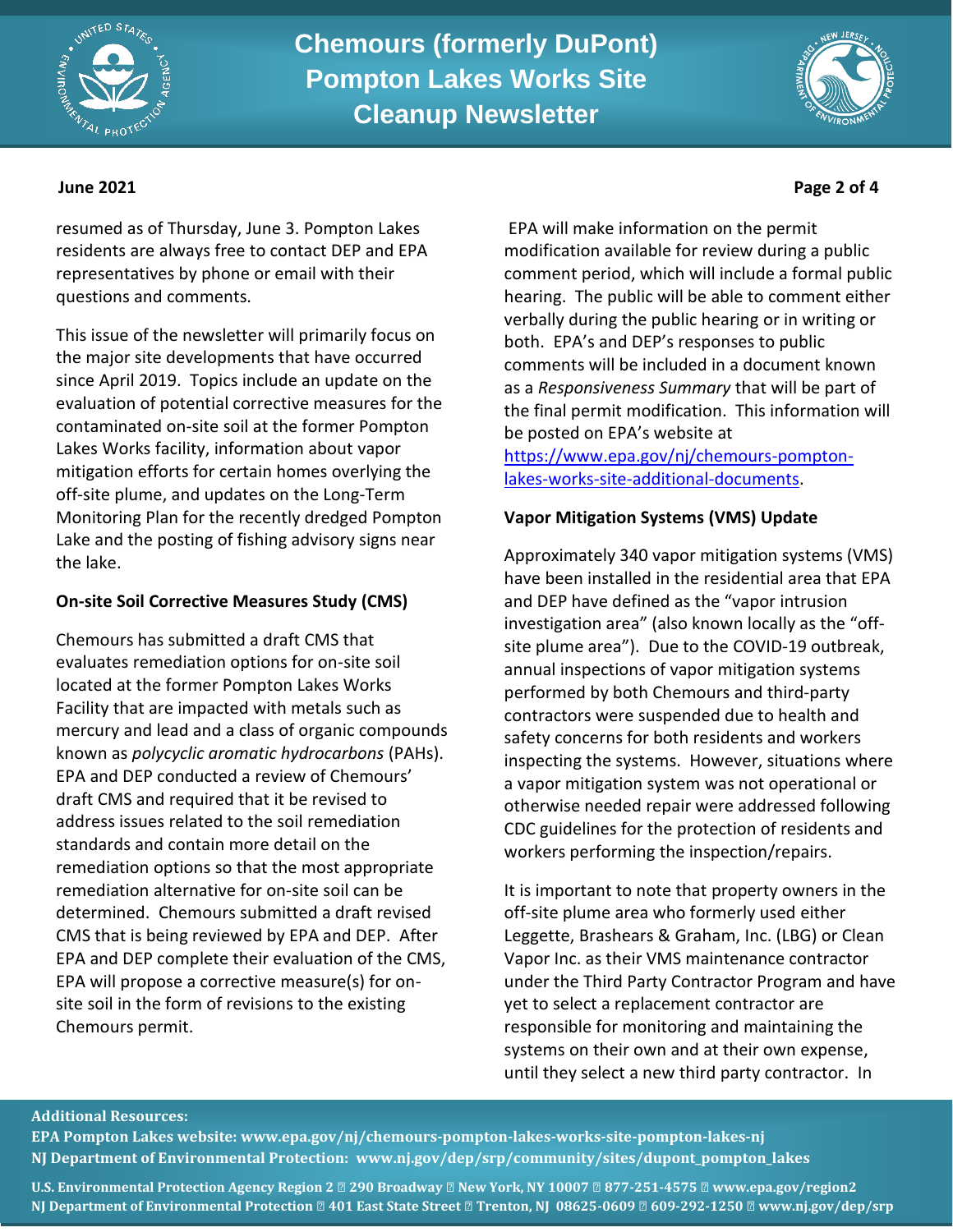



addition, property owners who have not selected a replacement contractor are ineligible to receive reimbursement for electrical costs to operate their VMS until they have selected a replacement contractor and the system has been inspected.

Those who haven't yet selected a new contractor have the following three options:

- 1) Sign up with either Viridian or Advanced GeoServices, two third party VMS contractors that have been approved by EPA; or
- 2) Sign up with HDR (Chemours' environmental contractor); or
- 3) Select another certified contractor that is capable of monitoring and maintaining radontype mitigation systems, subject to EPA approval.

An additional firm, OBAR Systems, is also available to design/install new systems as well as maintain/repair existing systems but is not available to perform the annual inspection/ reporting required by EPA and DEP for existing systems. For more information, please refer to the letters previously sent to you from EPA, or contact Perry Katz, EPA's Project Manager at 212-637-4426 or via email at [katz.ira-perry@epa.gov.](mailto:katz.ira-perry@epa.gov)

Under DuPont's Vapor Intrusion Work Plan, property owners within the off-site plume area are eligible to receive a VMS regardless of whether sampling has indicated a system is needed. Residences located within the green lines of the Vapor Intrusion map on DEP's website at [https://www.nj.gov/dep/srp/community/sites/dup](https://www.nj.gov/dep/srp/community/sites/dupont_pompton_lakes/documents_maps.htm) ont pompton\_lakes/documents\_maps.htm

are eligible to receive a VMS free of charge. If you own a property within the off-site plume area and you are interested in having a system installed, or you would like to explore having your existing system decommissioned, please contact either Pat Seppi of EPA or Heather Swartz of DEP.



A vapor mitigation system (VMS) consists of piping installed through the slab floor and a fan connected to the piping. When the system is on, the fan applies a vacuum beneath the slab and the vapors in the soil beneath the building are directed outside.

*The above figure shows a VMS installed at a typical residence with a full basement and is not necessarily representative of the system at your property.*

## **Long-Term Monitoring Plan for Pompton Lake**

EPA's permit with Chemours for the site includes a requirement that Chemours develop a Long-Term Monitoring Plan (LTMP) for the portion of Pompton Lake that was dredged between 2016 and 2018 to

# **Additional Resources:**

**EPA Pompton Lakes website: [www.epa.gov/nj/chemours-pompton-lakes-works-site-pompton-lakes-nj](http://www.epa.gov/nj/chemours-pompton-lakes-works-site-pompton-lakes-nj) NJ Department of Environmental Protection: [www.nj.gov/dep/srp/community/sites/dupont\\_pompton\\_lakes](http://www.nj.gov/dep/srp/community/sites/dupont_pompton_lakes)**

**U.S. Environmental Protection Agency Region 2 ● 290 Broadway ● New York, NY 10007 ● 877-251-4575 ● [www.epa.gov/region2](http://www.epa.gov/region2) NJ Department of Environmental Protection ● 401 East State Street ● Trenton, NJ 08625-0609 ● 609-292-1250 ● [www.nj.gov/dep/srp](http://www.nj.gov/dep/srp)**

# **June 2021 Page 3 of 4**